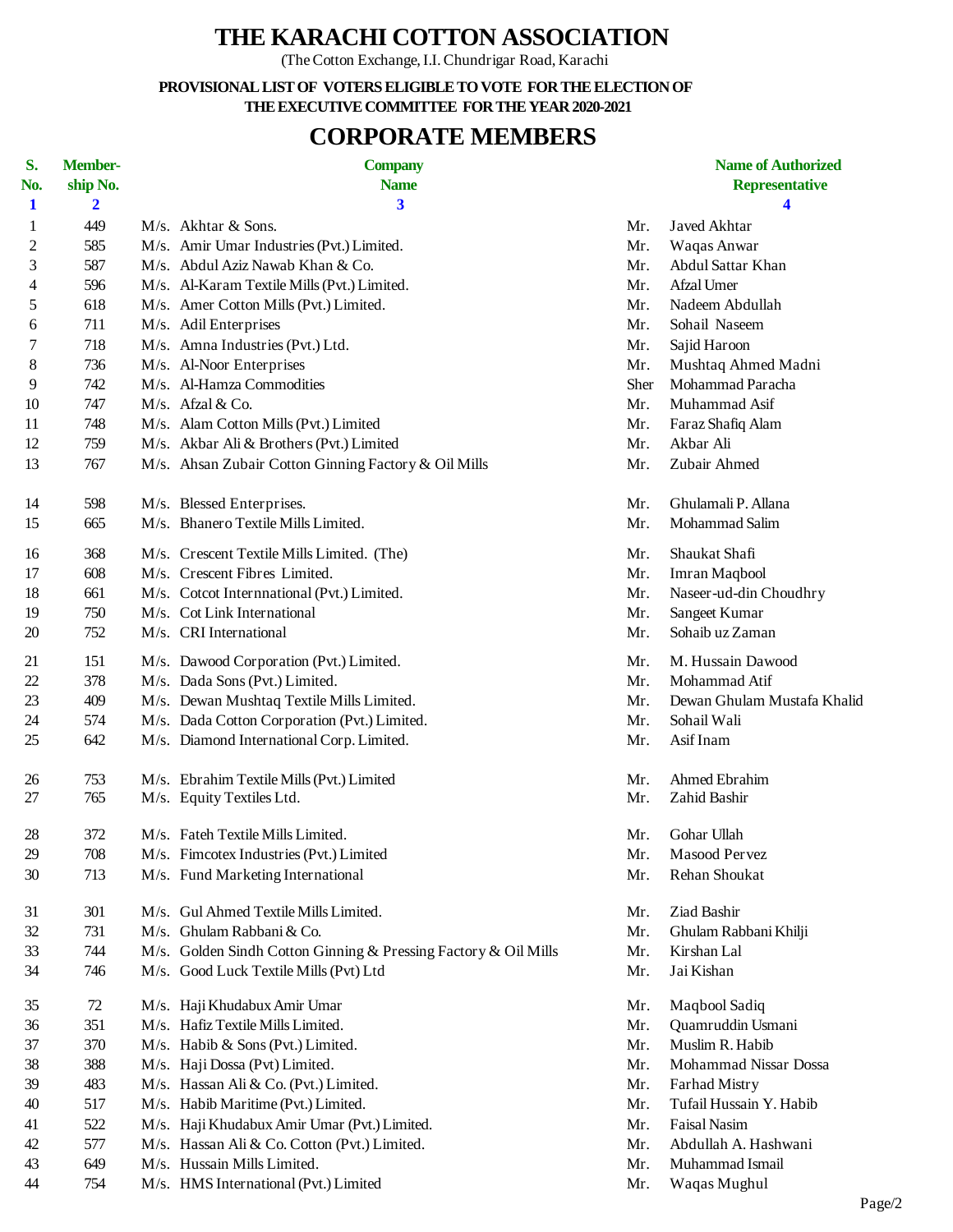**2 3 4**

2'

| 45 | 597    | M/s. Island Textile Mills Limited.                       | Mr.  | <b>Adeel Shahid Anwar</b>  |
|----|--------|----------------------------------------------------------|------|----------------------------|
| 46 | 704    | M/s. Indus Cotton Ginners.                               | Mr.  | Miromal S/o. Govalmal      |
| 47 | 743    | M/s. Idrees Textile Mills Ltd.                           | Mr.  | S.M.Mansoor Allawala       |
| 48 | 760    | M/s. Insaf Cotton Ginning & Pressing Factory & Oil Mills | Mr.  | Suresh Kumar               |
| 49 | 316    | M/s. Jubilee Spinning & Weaving Mills Limited.           | Mr.  | Mohammad Rafi              |
| 50 | 399    | M/s. Janana De Malucho Textile Mills Limited.            | Mr.  | Mushtaq Ahmed Khan         |
| 51 | 669    | M/s. Junaid Salman Cotton Ginners                        | Mr.  | Wahid S. Balagamwala       |
| 52 | 716    | M/s. Jullundur (Pvt.) Limited.                           | Mian | Nasir Rasheed              |
| 53 | 771 *  | M/s. Jatlee Commodities (Pvt.) Ltd                       | Mr.  | Karan Prem Lohana          |
| 54 | 413    | M/s. Khudabux Industries (Pvt.) Limited.                 | Mr.  | Rizwan Iqbal Umer          |
| 55 | 622    | M/s. Khawaja Muzaffar Mahmood Mohammad Masood            |      | Khawaja Mohammad Iqbal     |
| 56 | 692    | M/s. Kassim Textile (Pvt.) Ltd.                          | Mr.  | Aman Kassim                |
| 57 | 694    | M/s. Khudabux Enterprises                                | Mr.  | Muhammad Sohail            |
| 58 | 769    | M/s. KNTerry Tex                                         | Mr.  | Rehan Nasir                |
| 59 | $774*$ | M/s. KMZ International                                   |      | Khawaja M Zubair           |
| 60 | 648    | M/s. Landmark Spinning Industries (Pvt.) Limited.        |      | Syed Mohammad Yousuf       |
| 61 | 675    | M/s. Latif Textile Mills (Pvt.) Limited.                 | Mr.  | Suhail Haji Younus         |
| 62 | 762    | M/s. Louis Dreyfus Company Pakistan (Pvt.) Ltd.          |      | Sheikh Bilal Yousuf Chabra |
| 63 | 108    | M/s. M.M. Isphani Limited.                               | Mr.  | M. Kareem Isphani          |
| 64 | 345    | M/s. Mohd. Amin Mohd. Bashir Limited.                    | Mr.  | Zahid Bashir               |
| 65 | 392    | M/s. Moghul & Sons.                                      | Mr.  | Jahangir Moghul            |
| 66 | 660    | M/s. Meezan Enterprises (Pvt.) Limited.                  |      | Syed Muhammad Sibtain      |
| 67 | 691    | M/s. M.K.Cotton Corporation.                             | Mr.  | Mohammad Khyzar Yousuf     |
| 68 | 757    | M/s. Mahaveer Cotton Industries                          | Mr.  | Sureender Kumar            |
| 69 | 763    | M/s. Mahmood Cotton Ginners                              |      | Mian Mahmood Ahmed         |
| 70 | 502    | M/s. Nagina Cotton Mills Limited.                        | Mr.  | Munawer Iqbal              |
| 71 | 581    | M/s. Neelum Textile Mills (Pvt.) Limited.                | Mr.  | Mohammad Abdullah          |
| 72 | 644    | M/s. N.P Cotton Mills Limited.                           | Mr.  | Khurram Inam               |
| 73 | 655    | M/s. N.P. Spinning Mills Limited.                        | Mr.  | Inamur Rehman              |
| 74 | 734    | M/s. Nadeem Textile Mills Limited                        | Mr.  | Zahid Mazhar               |
| 75 | 738    | M/s. Naseem Exports (Private) Limited                    | Mr.  | Sohail Naseem              |
| 76 | 756    | M/s. New Lal Enterprises (Pvt.) Limited                  | Mr.  | Akhtar Ayub Khan           |
| 77 | 761    | M/s. NASCOT                                              | Mr.  | Muhammad Adil Osawala      |
| 78 | 663    | M/s. Omnitrade Enterprises.                              | Mr.  | Dr. Zafar Hassan           |
| 79 | 26     | M/s. Pahloomal Motiram                                   | Mr.  | Mahesh Kumar               |
| 80 | 496    | M/s. Quetta Textile Mills Limited.                       | Mr.  | Tariq Iqbal                |
| 81 | 672    | M/s. Quality Textile Mills Limited.                      | Mr.  | Noor Muhammad Hashim       |
| 82 | 135    | M/s. Roberts Cotton Associates Limited.                  | Dr.  | Qaiser Rashid              |
| 83 | 412    | M/s. Hassan Ali Rice Export Co. Limited                  | Mr.  | Amin Hashwani              |
| 84 | 659    | M/s. Rehmoumer & Co.                                     | Haji | Yousuf Dada                |
| 85 | 686    | M/s. Rasheed Enterprises.                                | Mr.  | <b>Abdul Rasheed</b>       |
| 86 | 709    | M/s. Reliance Cotton Spinning Mills Ltd.                 | Mr.  | Mohammad Abdullah          |

Page/3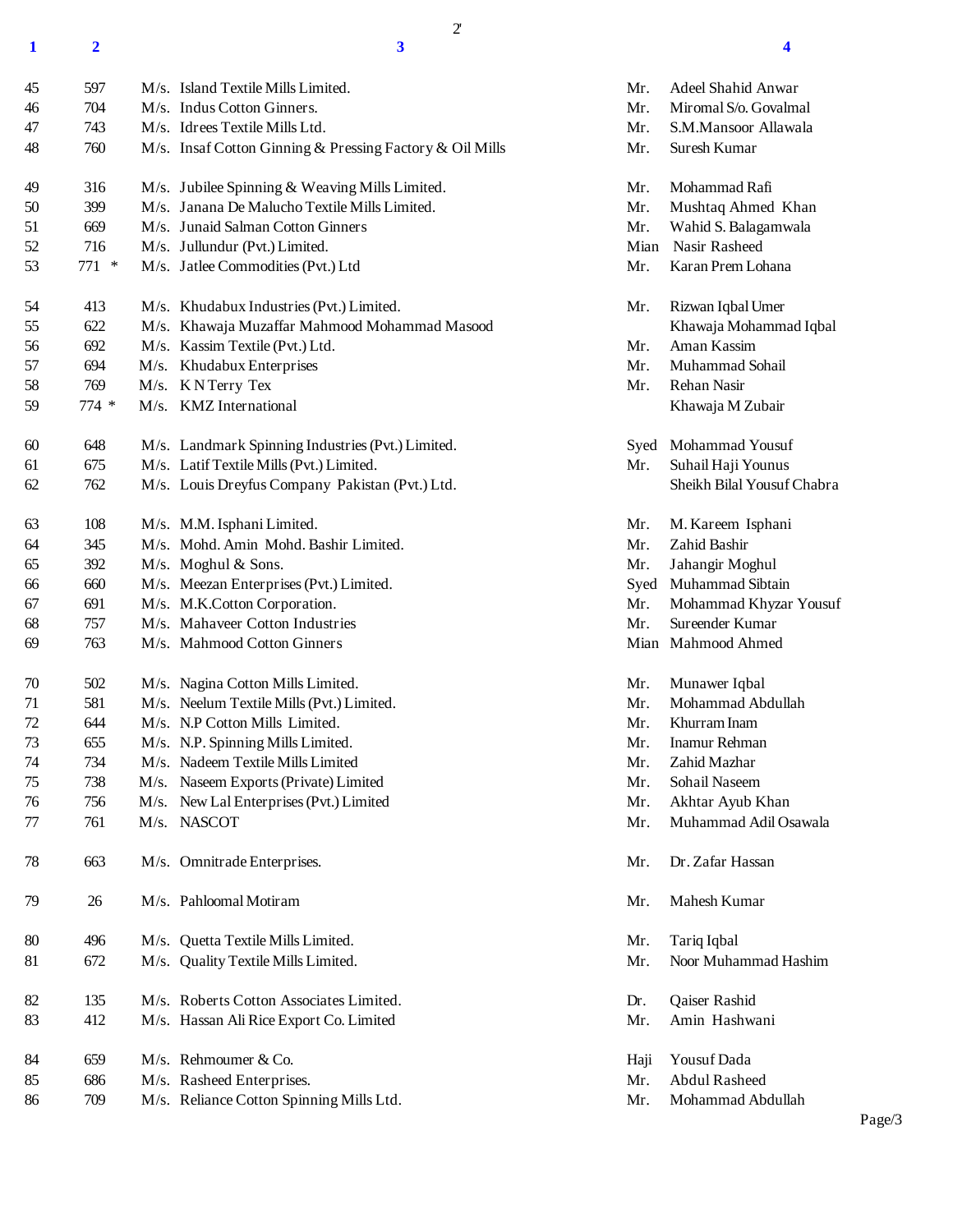**2 3 4**

3'

| 87  | 169 | M/s. Sadiq Traders (Pvt.) Limited.                   | Mr. | Bashiruddin Qureshi       |
|-----|-----|------------------------------------------------------|-----|---------------------------|
| 88  | 247 | M/s. Star Textile Mills Limited.                     | Mr. | Ilyas Mohamad             |
| 89  | 401 | M/s. Sultanabad Model Ginning Factory (Private) Ltd. | Mr. | Khushiram Naraindas       |
| 90  | 495 | M/s. Star Cotton Corporation (Pvt.) Limited.         | Mr. | A.Shakoor Dada            |
| 91  | 497 | M/s. Sadiq Siddique Co.                              | Mr. | Saqib Siddique            |
| 92  | 516 | M/s. Shams Textile Mills Limited.                    | Mr. | Asif Bashir               |
| 93  | 519 | M/s. Sapphire Textile Mills Limited.                 | Mr. | Mohammad Abdullah         |
| 94  | 565 | M/s. Suhail Jute Mills Limited.                      | Mr. | Azam Jamil                |
| 95  | 576 | M/s. Siza (Pvt.) Limited.                            | Mr. | Amin Mohammad Lakhani     |
| 96  | 580 | M/s. Sapphire Fibres Limited.                        | Mr. | Shahid Abdullah           |
| 97  | 594 | M/s. Suraj Cotton Mills Limited.                     | Mr. | Nadeem Maqbool            |
| 98  | 601 | M/s. Shakoo (Pvt.) Limited.                          | Mr. | Abdul Rasheed Janmohammad |
| 99  | 612 | M/s. Siza Commodities (Pvt.) Limited.                | Mr. | Amin Mohammad Lakhani     |
| 100 | 679 | M/s. Sharmeen Pakistan (Pvt.) Limited.               | Mr. | Mehboob Shakoor           |
| 101 | 687 | M/s. Siddiqsons Limited.                             | Mr. | Salim H. Jamal            |
| 102 | 689 | M/s. Sattari Cotton Ginning Factory.                 | Mr. | Gulab Rai Assandas        |
| 103 | 717 | M/s. Shan Cotton Ginners & Oil Mills                 | Mr. | Prem Chand                |
| 104 | 723 | M/s. Shadman Cotton Mills Limited.                   | Mr. | Shahid Mazhar             |
| 105 | 727 | M/s. Standard Textile Mills.                         | Mr. | Saleem Shakoor            |
| 106 | 733 | M/s. Syndicate Trading Company.                      | Mr. | Abdullah Hashwani         |
| 107 | 737 | M/s. Shafiq Enterprises                              |     | Khawaja Tahir Mahmood     |
| 108 | 755 | M/s. Sindh Agro Industries                           | Dr. | Jassu Mal                 |
| 109 | 549 | M/s. Trans Asia Enterprises.                         | Mr. | Tahir Shafique            |
| 110 | 600 | M/s. Taj Mills Limited.                              | Mr. | Tahir Shafique            |
| 111 | 647 | M/s. Textile Chain (Pvt.) Limited.                   | Mr. | Sarfraz Ahmed             |
| 112 | 676 | M/s. Tata Textile Mills Limited.                     | Mr. | Shahid Anwar              |
| 113 | 688 | M/s. Transtrade International.                       | Mr. | Abdul Razzak Peracha      |
| 114 | 722 | M/s. Usman Cotton Company                            | Mr. | Abdul Razak               |
| 115 | 768 | M/s. Umar Usman Cotton Ginning & Allied Industries   | Mr. | Sajjad Ahmad              |
| 116 | 710 | M/s. Yarn Merchants                                  | Mr. | Shakil Ashfaq             |
| 117 | 554 | M/s. Zaman Textile Mills Limited.                    | Mr. | M. Jamil Qassim           |
| 118 | 751 | M/s. Zahid Enterprises                               | Mr. | Akhtar Ayub Khan          |

Page/4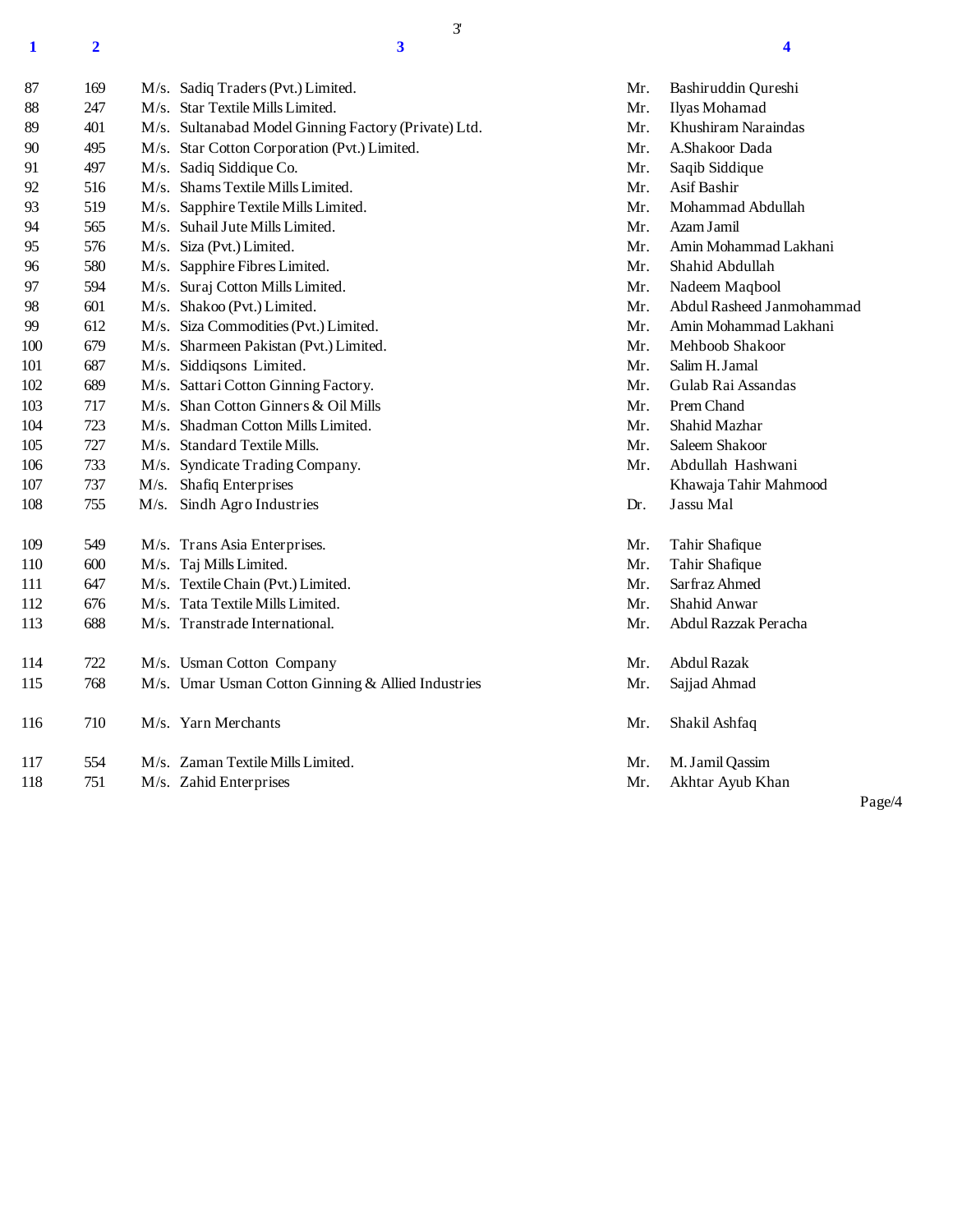### 4'

# **ASSOCIATE MEMBERS**

| $\mathbf 1$    | $\overline{\mathbf{2}}$ | 3                                       |      | 4                             |
|----------------|-------------------------|-----------------------------------------|------|-------------------------------|
| 1              | 441                     | M/s. Amin Feroz & Company.              | Mr.  | Munawar Feroz                 |
| $\overline{c}$ | 770                     | M/s. A.E. Mohamedy & Co.                | Mr.  | Junaid Habib Vaid             |
| 3              | 772 *                   | M/s. AXEM FIBRES                        | Mr.  | Altaf Hussain                 |
|                |                         |                                         |      |                               |
| 4              | 478                     | M/s. Bukhari Traders.                   | Mr.  | Arif Ali Shah Bukhari         |
| 5              | 735                     | M/s. Bhombal & Co.                      | Mr.  | M.Saeed Abdul Qadir Bhombal   |
| 6              | 739                     | M/s. Baber Impex                        | Mr.  | Nasir Anwar Barkhurdaria      |
| 7              | 749                     | M/s. B.D. Enterprises                   | Mr.  | Pardeep Kumar Chawla          |
| 8              | 758                     | M/s. Baltic Control Pakistan            |      | Khawaja M.Zubair              |
| 9              | 777 *                   | M/s. Baltic Testing Pakistan            | Mr.  | Khawaja M. Zubair             |
| 10             | 640                     | M/s. Cotton Service Corporation.        | Mr.  | Sh. Ishfaq Ahmed Vohra        |
| 11             | 690                     | M/s. Cotpak International.              |      | Khawaja Tahir Mahmood         |
| 12             | 766                     | M/s. Cot Control                        | Mr.  | Muhammad Nasir Sohail         |
| 13             | 730                     | M/s. Danial International               | Mr.  | Abdul Basit Kodvavi           |
| 14             | 569                     | M/s. Five Star Enterprises.             | Mr.  | Naser Wahab                   |
| 15             | 682                     | M/s. Faisal Hanif                       | Mr.  | Faisal Hanif                  |
| 16             | 604                     | M/s. Gold Mohur Corporation.            | Mr.  | Amir Javed                    |
| 17             | 49                      | M/s. Habib & Sons.                      | Mr.  | Mohd Ali R. Habib             |
| 18             | 85                      | M/s. H.M. Habibullah Company.           | Mr.  | Hameedullah Khan Paracha      |
| 19             | 194                     | M/s. H.Pir Mohd.Shamsuddin              | Mr.  | Maqbul Ahmad                  |
| 20             | 591                     | M/s. Humayun Zafar                      | Mr.  | Humayun Zafar                 |
| 21             | 740                     | M/s. H.K.D. Cotton Pakistan             | Mr.  | Ahmed Mussa                   |
| 22             | $773*$                  | M/s. H.H.S & Company                    | Mr.  | Abdul Jabbar                  |
| 23             | 533                     | M/s. Inam & Company.                    | Mr.  | Inam Ellahi Shaikh            |
| 24             | 560                     | M/s. Karachi Feeds                      |      | Mian Mohammad Khurshid Monnoo |
| 25             | 611                     | M/s. Khurram Hanif                      | Mr.  | Khurram Hanif                 |
| 26             | 778 *                   | M/s. Khudabux Enterprises               | Mr.  | Muhammad Nasir Sohail         |
| 27             | 551                     | M/s. Mohammad Shafi                     | Mr.  | Mohammad Shafi                |
| 28             | 592                     | M/s. Mahdi Pakistan (Pvt.) Limited.     | Mr.  | S.Baqar Mahdi                 |
| 29             | 725                     | M/s. Naila                              | Mrs. | Naila                         |
| 30             | 764                     | M/s. Naseem Enterprises                 | Mr.  | Muhammad Adil Naseem          |
| 31             | 698                     | M/s. Osama Corporation.                 | Mr.  | Muhammad Khalid               |
| 32             | $775*$                  | M/s. Osprey International               |      | Khawaja M Zubair              |
| 33             | 590                     | M/s. Parvez Hassan                      | Mr.  | Parvez Hassan                 |
| 34             | 650                     | M/s. Pervez Adam                        | Mr.  | Pervez Adam                   |
| 35             | 732                     | M/s. Paracha Brothers                   | Mr.  | Abu Bakar Paracha             |
| 36             | 536                     | M/s. Rahim Sons & Company.              | Mr.  | Mohammad Asif Paracha         |
| 37             | 555                     | M/s. Shahid Shafiq                      | Mr.  | Shahid Shafiq                 |
| 38             | 662                     | M/s. Sunehri Industries (Pvt.) Limited. | Mr.  | Faisal Shafi                  |
|                |                         |                                         |      |                               |

480 M/s. Universal Enterprises. Mr. Ali Asghar Amir Merchant